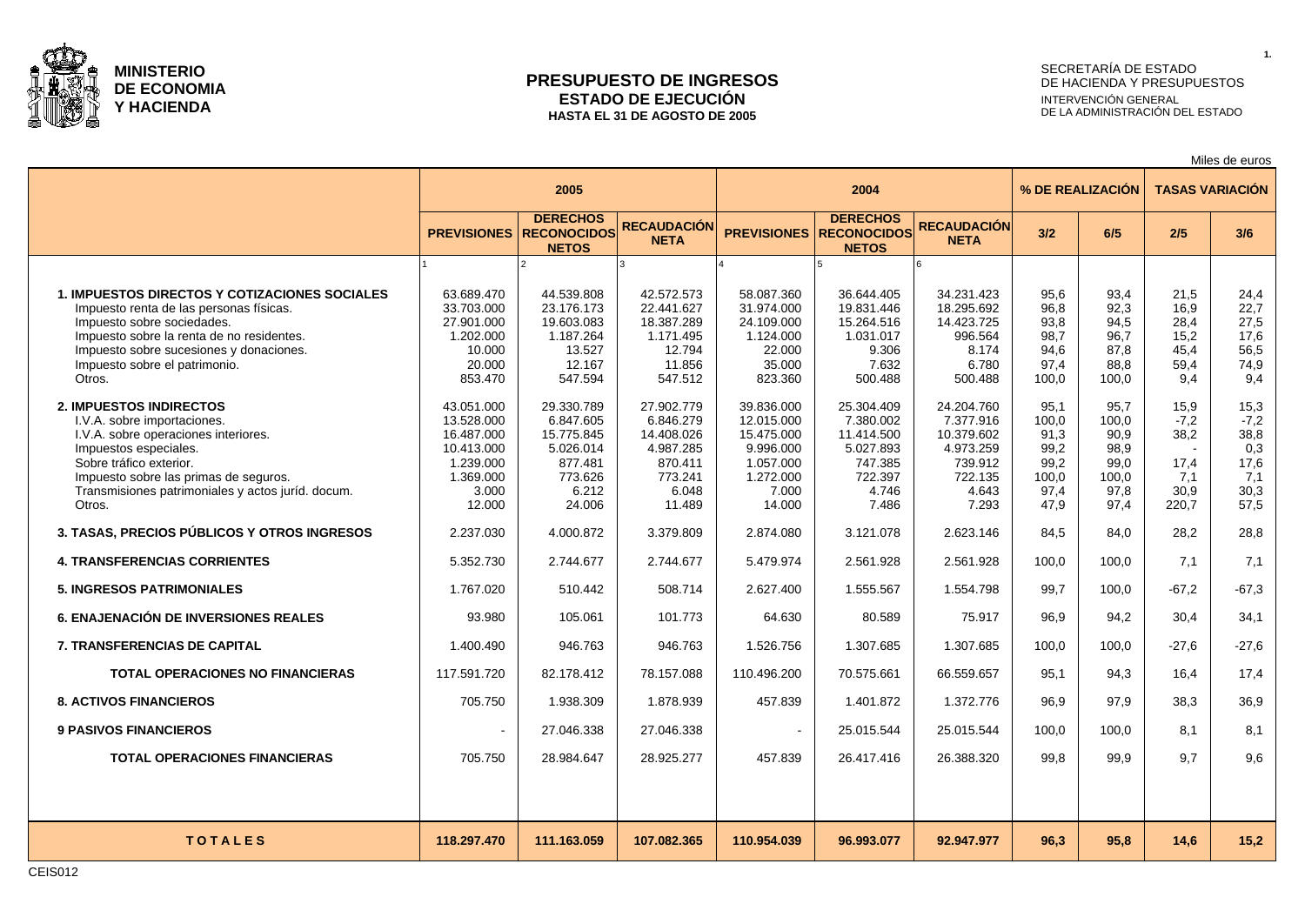

### **PRESUPUESTO DE GASTOS MODIFICACIONES DE CREDITO. SECCIONES HASTA EL 31 DE AGOSTO DE 2005**

## SECRETARÍA DE ESTADO DE HACIENDA Y PRESUPUESTOS INTERVENCIÓN GENERAL DE LA ADMINISTRACIÓN DEL ESTADO

Miles de euros

|                                       | <b>CREDITOS</b><br><b>INICIALES</b> | <b>EXTRAORD.</b><br><b>Y SUPLEMENT.</b> | <b>AMPLIABLES</b> | <b>TRANSFEREN.</b> | <b>INCORPORADOS</b> | <b>GENERADOS</b><br><b>POR INGRESOS</b> | <b>ANULACIONES</b><br><b>Y OTROS</b> | <b>CREDITOS</b><br><b>TOTALES</b> |
|---------------------------------------|-------------------------------------|-----------------------------------------|-------------------|--------------------|---------------------|-----------------------------------------|--------------------------------------|-----------------------------------|
|                                       |                                     |                                         |                   |                    |                     |                                         |                                      |                                   |
| CASA DE SU MAJESTAD EL REY            | 7.776                               |                                         |                   |                    |                     |                                         |                                      | 7.776                             |
| <b>CORTES GENERALES</b>               | 179.972                             |                                         |                   |                    |                     |                                         |                                      | 179.972                           |
| <b>TRIBUNAL DE CUENTAS</b>            | 48.242                              |                                         |                   |                    |                     | 376                                     |                                      | 48.619                            |
| <b>TRIBUNAL CONSTITUCIONAL</b>        | 19.119                              |                                         |                   |                    |                     |                                         |                                      | 19.119                            |
| CONSEJO DE ESTADO                     | 10.138                              |                                         |                   | 85                 |                     |                                         |                                      | 10.223                            |
| DEUDA PÚBLICA                         | 49.333.301                          |                                         | 3.243.153         |                    |                     |                                         |                                      | 52.576.454                        |
| <b>CLASES PASIVAS</b>                 | 7.848.495                           |                                         |                   |                    |                     |                                         |                                      | 7.848.495                         |
| CONSEJO GENERAL DEL PODER JUDICIAL    | 62.346                              |                                         |                   | 187                |                     | 880                                     |                                      | 63.413                            |
| ASUNTOS EXTERIORES Y DE COOPERACIÓN   | 1.109.517                           |                                         |                   | 81.873             |                     | 93                                      |                                      | 1.191.481                         |
| <b>JUSTICIA</b>                       | 1.147.997                           | 1.670                                   |                   | $-186$             |                     | 3.765                                   |                                      | 1.153.246                         |
| <b>DEFENSA</b>                        | 6.990.782                           | 15.230                                  | 215.521           | 11.645             | 40.225              | 311.601                                 |                                      | 7.585.007                         |
| ECONOMIA Y HACIENDA                   | 3.235.647                           | 15.068                                  | 304.481           | 2.915              |                     | 57.208                                  | -466                                 | 3.614.859                         |
| <b>INTERIOR</b>                       | 6.007.567                           | 500                                     | 20.805            | 17.780             |                     | 14.973                                  |                                      | 6.061.628                         |
| <b>FOMENTO</b>                        | 9.074.655                           |                                         |                   | 3.495              |                     | 24.936                                  |                                      | 9.103.094                         |
| <b>EDUCACION Y CIENCIA</b>            | 3.698.424                           |                                         |                   | $-20.519$          | 4.386               | 46.563                                  |                                      | 3.728.854                         |
| <b>TRABAJO Y ASUNTOS SOCIALES</b>     | 5.794.364                           | 2.322                                   | 269               | 322                |                     | 24.182                                  | $-270$                               | 5.821.190                         |
| INDUSTRIA, TURISMO Y COMERCIO         | 5.106.119                           | 7.682                                   | 420               | 47.780             |                     | 2.790                                   | $-420$                               | 5.164.370                         |
| AGRICULTURA, PESCA Y ALIMENTACIÓN     | 1.498.725                           | 24.049                                  |                   | 13.725             |                     | 5.891                                   |                                      | 1.542.390                         |
| ADMINISTRACIONES PÚBLICAS             | 517.988                             | 22.928                                  |                   | 2.867              |                     | 23.612                                  |                                      | 567.401                           |
| <b>MEDIO AMBIENTE</b>                 | 2.135.033                           |                                         |                   | $-11.231$          |                     | 6.353                                   |                                      | 2.130.156                         |
| <b>CULTURA</b>                        | 611.229                             |                                         | 3.520             | $-40$              |                     | 4.057                                   |                                      | 618.770                           |
| <b>PRESIDENCIA</b>                    | 233.293                             |                                         |                   | 14.085             |                     | 136                                     |                                      | 247.514                           |
| SANIDAD Y CONSUMO                     | 680.930                             |                                         |                   | 8.625              | 12.057              | 6.796                                   |                                      | 708.406                           |
| <b>VIVIENDA</b>                       | 887.684                             | 2.400                                   | 524               |                    |                     |                                         |                                      | 890.608                           |
| <b>GASTOS DE DIVERSOS MINISTERIOS</b> | 2.436.788                           |                                         |                   | $-196.814$         |                     |                                         |                                      | 2.239.973                         |
| <b>ENTES TERRITORIALES</b>            | 40.020.254                          |                                         | 30.158            | 23.397             |                     |                                         |                                      | 40.073.809                        |
| FONDO DE COMPENSACIÓN INTERTERRIT.    | 1.061.815                           |                                         |                   |                    | 320.670             |                                         |                                      | 1.382.485                         |
| RELACIONES FINANCIERAS CON LA U. E.   | 10.130.210                          |                                         |                   |                    |                     |                                         |                                      | 10.130.210                        |
| FONDO DE CONTINGENCIA                 | 2.490.520                           |                                         |                   |                    |                     |                                         | $-737.589$                           | 1.752.931                         |
| <b>TOTALES</b>                        | 162.378.930                         | 91.849                                  | 3.818.851         | -8                 | 377.338             | 534.212                                 | $-738.745$                           | 166.462.453                       |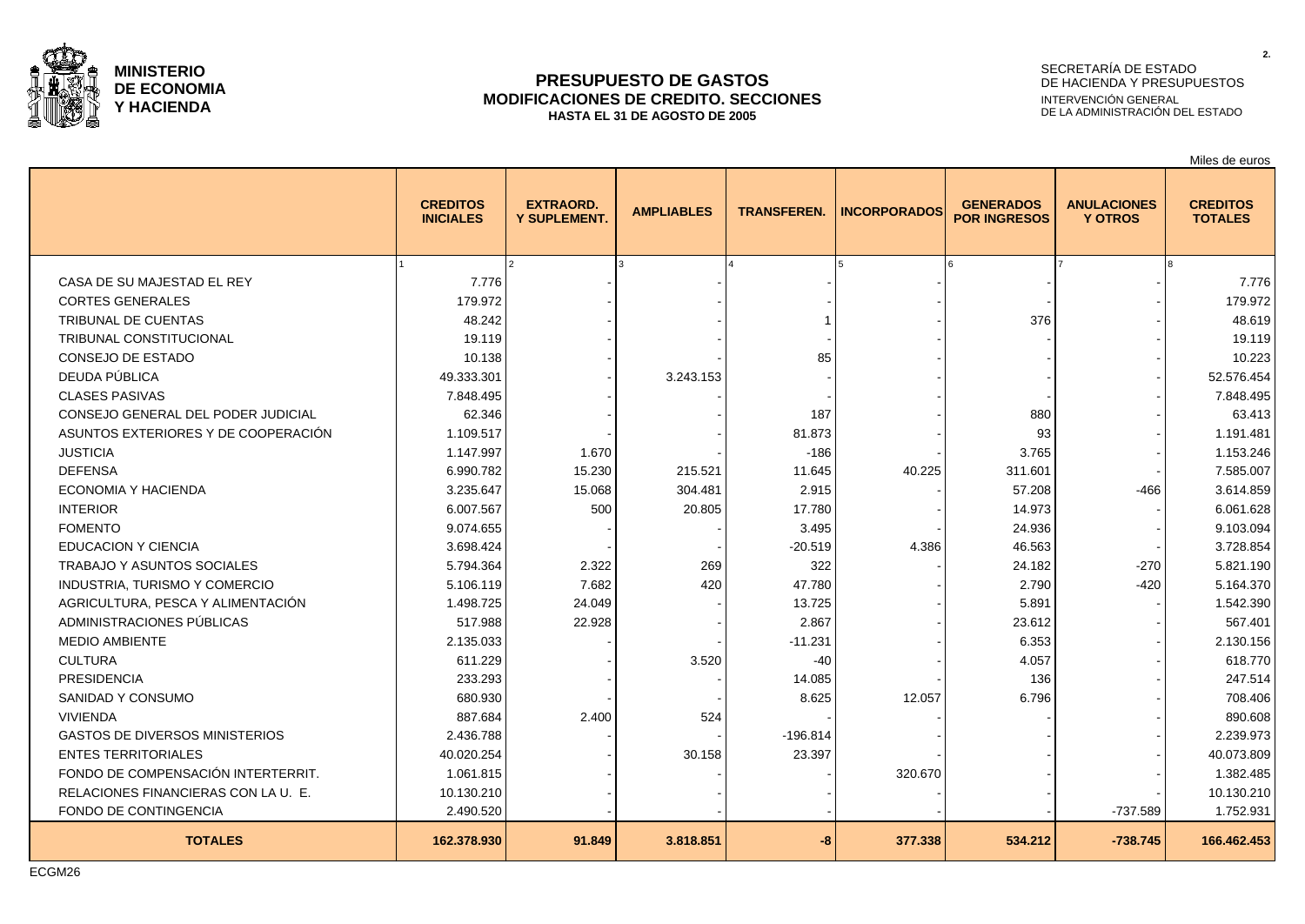

#### **PRESUPUESTO DE GASTOS MODIFICACIONES DE CREDITO. CAPITULOS HASTA EL 31 DE AGOSTO DE 2005**

#### SECRETARÍA DE ESTADO DE HACIENDA Y PRESUPUESTOS INTERVENCIÓN GENERAL DE LA ADMINISTRACIÓN DEL ESTADO

**CREDITOS INICIALES EXTRAORD. Y SUPLEMENT. AMPLIABLES TRANSFEREN. INCORPORADOS GENERADOS POR INGRESOS ANULACIONES Y OTROS CREDITOS TOTALES** 1 2 3 4 5 6 7 8 1. GASTOS DE PERSONAL 20.446.653 - 3.073 -26.426 - 42.588 -1.156 20.464.751 2. GASTOS CORRIENTES EN BIENES Y SERVICIOS  $\begin{array}{c|c} 2.904.793 & 1.670 & 233.299 & 21.730 & 16.443 & 108.185 \end{array}$ 3. GASTOS FINANCIEROS 19.292.768 | 682 | 302.621 | -175 | - | - | - | 19.595.896 4. TRANSFERENCIAS CORRIENTES 63.564.975 | 53.470 | 33.181 | -58.908 | - | 37.046 | 63.629.764 **TOTAL OPERACIONES CORRIENTES**  $\begin{array}{|l} \quad 106.209.189 \end{array}$  55.822 572.174 -63.779 16.443 187.819 -1.156 106.976.544 5. FONDO DE CONTINGENCIA 2.490.520 - - - - - -737.589 1.752.931 **TOTAL FONDO DE CONTINGENCIA** | 2.490.520 | - | - | - | - | - | - | -737.589 | 1.752.931 6. INVERSIONES REALES 8.841.103 - 3.520 -57.016 40.225 267.124 - 9.094.952 7. TRANSFERENCIAS DE CAPITAL 6.986.069 | 36.027 | 4 | 70.735 | 320.670 | 74.842 | 7.488.347 **TOTAL OPERACIONES DE CAPITAL 15.827.172 | 36.027 | 3.524 | 36.0.895 | 341.966 | 16.583.299 TOTAL OPERACIONES NO FINANCIERAS** | 124.526.881 91.849 575.698 -50.060 -50.060 377.338 529.785 -738.745 125.312.774 8. ACTIVOS FINANCIEROS 7.781.656 | - | 50.052 | - | 4.427 | - | 7.836.133 9. PASIVOS FINANCIEROS 30.070.393 - 3.243.153 - - - - 33.313.546 **TOTAL OPERACIONES FINANCIERAS**  $\begin{array}{|l} \text{37.852.049} \end{array}$   $\begin{array}{|l} \text{37.852.049} \end{array}$   $\begin{array}{|l} \text{41.149.679} \end{array}$ 

**TOTALES 162.378.930 91.849 3.818.851 -8 377.338 534.212 -738.745 166.462.453**

**3.**

Miles de euros

ECGM25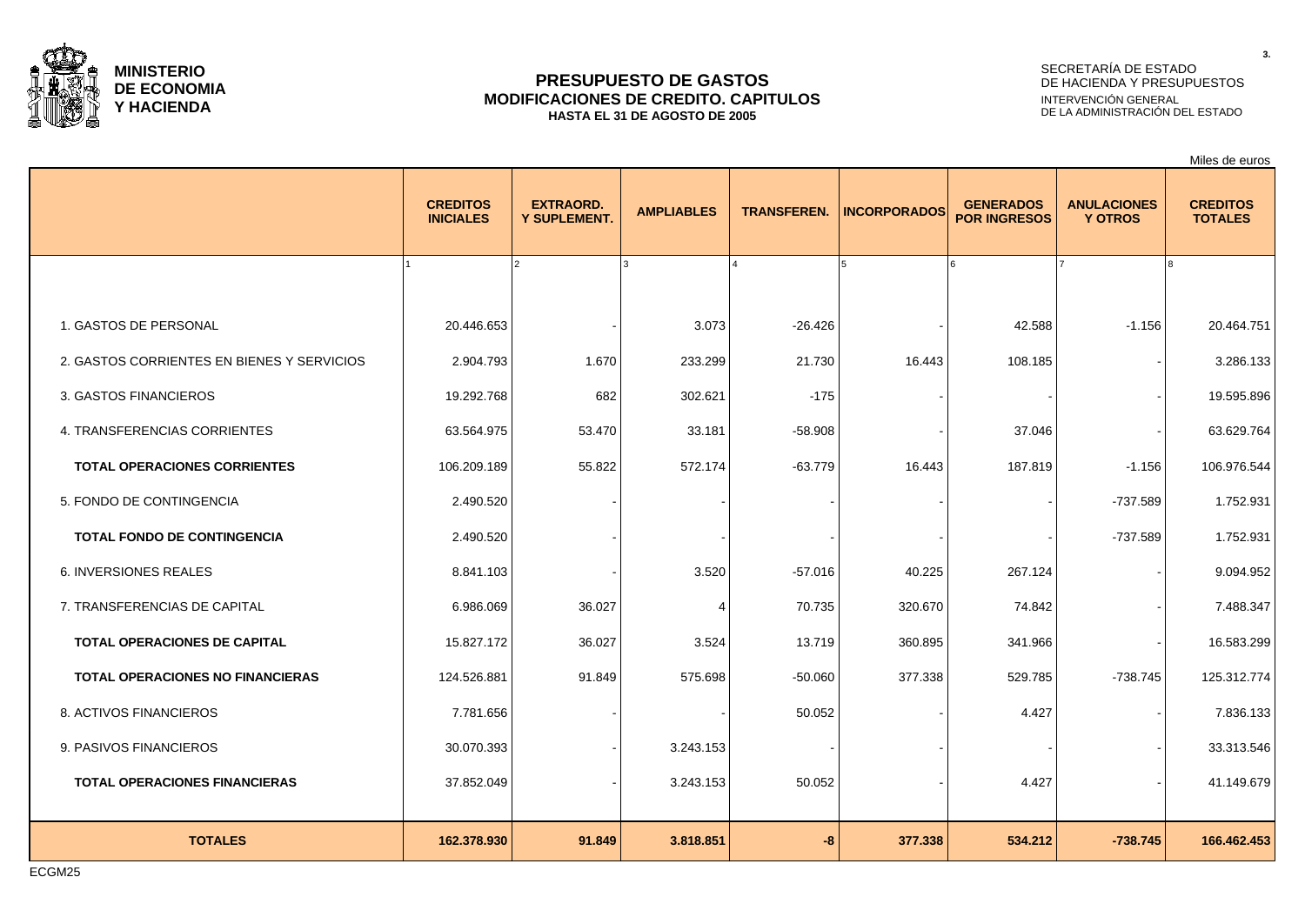

#### **PRESUPUESTO DE GASTOS ESTADO DE EJECUCIÓN. SECCIONES HASTA EL 31 DE AGOSTO DE 2005**

## SECRETARÍA DE ESTADO DE HACIENDA Y PRESUPUESTOS INTERVENCIÓN GENERAL DE LA ADMINISTRACIÓN DEL ESTADO

|                                       | <b>CREDITOS TOTALES</b> |             |                                            | <b>COMPROMISOS DE GASTOS</b> |             |                                            | <b>OBLIGACIONES RECONOCIDAS</b> |            |                                            |       | % DE<br><b>REALIZACION</b> |  |  |
|---------------------------------------|-------------------------|-------------|--------------------------------------------|------------------------------|-------------|--------------------------------------------|---------------------------------|------------|--------------------------------------------|-------|----------------------------|--|--|
|                                       | 2005                    | 2004        | <b>TASAS DE</b><br><b>VARIACION</b><br>1/2 | 2005                         | 2004        | <b>TASAS DE</b><br><b>VARIACION</b><br>3/4 | 2005                            | 2004       | <b>TASAS DE</b><br><b>VARIACION</b><br>5/6 | 3/1   | 5/1                        |  |  |
|                                       |                         |             |                                            |                              |             |                                            |                                 |            |                                            |       |                            |  |  |
| CASA DE SU MAJESTAD EL REY            | 7.776                   | 7.534       | 3,2                                        | 7.776                        | 7.534       | 3,2                                        | 5.832                           | 5.656      | 3,1                                        | 100.0 | 75,0                       |  |  |
| <b>CORTES GENERALES</b>               | 179.972                 | 153.960     | 16,9                                       | 134.975                      | 115.469     | 16.9                                       | 134.975                         | 115.469    | 16.9                                       | 75.0  | 75,0                       |  |  |
| <b>TRIBUNAL DE CUENTAS</b>            | 48.619                  | 46.291      | 5,0                                        | 29.207                       | 26.611      | 9,8                                        | 27.823                          | 25.956     | 7,2                                        | 60,1  | 57,2                       |  |  |
| TRIBUNAL CONSTITUCIONAL               | 19.119                  | 16.650      | 14,8                                       | 11.618                       | 9.340       | 24,4                                       | 9.912                           | 8.894      | 11,4                                       | 60,8  | 51,8                       |  |  |
| CONSEJO DE ESTADO                     | 10.223                  | 9.597       | 6,5                                        | 5.578                        | 5.422       | 2,9                                        | 5.191                           | 5.061      | 2,6                                        | 54,6  | 50,8                       |  |  |
| DEUDA PÚBLICA                         | 52.576.454              | 53.311.654  | $-1,4$                                     | 50.891.822                   | 51.501.983  | $-1,2$                                     | 46.835.102                      | 33.574.061 | 39,5                                       | 96,8  | 89,1                       |  |  |
| <b>CLASES PASIVAS</b>                 | 7.848.495               | 7.393.053   | 6,2                                        | 7.848.495                    | 7.393.053   | 6,2                                        | 5.112.901                       | 4.786.979  | 6,8                                        | 100,0 | 65,1                       |  |  |
| CONSEJO GENERAL DEL PODER JUDICIAL    | 63.413                  | 59.177      | 7,2                                        | 31.768                       | 30.972      | 2,6                                        | 24.648                          | 24.203     | 1,8                                        | 50.1  | 38,9                       |  |  |
| ASUNTOS EXTERIORES Y DE COOPERACIÓN   | 1.191.481               | 1.045.113   | 14,0                                       | 723.610                      | 635.327     | 13,9                                       | 658.525                         | 607.191    | 8,5                                        | 60.7  | 55,3                       |  |  |
| <b>JUSTICIA</b>                       | 1.153.246               | 1.073.741   | 7,4                                        | 1.049.894                    | 976.534     | 7,5                                        | 747.536                         | 694.640    | 7,6                                        | 91,0  | 64,8                       |  |  |
| <b>DEFENSA</b>                        | 7.585.007               | 7.379.387   | 2,8                                        | 5.103.017                    | 4.973.504   | 2,6                                        | 4.072.495                       | 4.088.769  | $-0.4$                                     | 67,3  | 53,7                       |  |  |
| <b>ECONOMIA Y HACIENDA</b>            | 3.614.859               | 3.508.762   | 3,0                                        | 2.803.011                    | 2.454.633   | 14,2                                       | 2.283.267                       | 1.973.056  | 15,7                                       | 77.5  | 63,2                       |  |  |
| <b>INTERIOR</b>                       | 6.061.628               | 5.908.138   | 2,6                                        | 3.984.802                    | 3.909.326   | 1,9                                        | 3.562.271                       | 3.502.771  | 1,7                                        | 65,7  | 58,8                       |  |  |
| <b>FOMENTO</b>                        | 9.103.094               | 8.144.671   | 11,8                                       | 5.346.797                    | 5.393.174   | $-0.9$                                     | 4.044.784                       | 3.998.794  | 1,2                                        | 58,7  | 44,4                       |  |  |
| <b>EDUCACION Y CIENCIA</b>            | 3.728.854               | 3.054.630   | 22,1                                       | 2.086.145                    | 2.093.294   | $-0,3$                                     | 1.653.089                       | 1.576.911  | 4,8                                        | 55,9  | 44,3                       |  |  |
| <b>TRABAJO Y ASUNTOS SOCIALES</b>     | 5.821.190               | 5.337.713   | 9,1                                        | 3.796.624                    | 4.423.310   | $-14,2$                                    | 3.614.648                       | 3.339.873  | 8,2                                        | 65,2  | 62,1                       |  |  |
| INDUSTRIA, TURISMO Y COMERCIO         | 5.164.370               | 4.887.682   | 5,7                                        | 3.126.485                    | 2.543.792   | 22,9                                       | 1.671.883                       | 1.463.776  | 14,2                                       | 60,5  | 32,4                       |  |  |
| AGRICULTURA. PESCA Y ALIMENTACIÓN     | 1.542.390               | 1.458.532   | 5,7                                        | 1.072.145                    | 937.750     | 14,3                                       | 678.813                         | 579.150    | 17,2                                       | 69.5  | 44,0                       |  |  |
| ADMINISTRACIONES PÚBLICAS             | 567.401                 | 524.629     | 8,2                                        | 411.256                      | 386.947     | 6,3                                        | 243.562                         | 233.737    | 4,2                                        | 72,5  | 42,9                       |  |  |
| <b>MEDIO AMBIENTE</b>                 | 2.130.156               | 2.140.568   | $-0,5$                                     | 1.410.631                    | 1.517.548   | $-7,0$                                     | 699.900                         | 530.463    | 31,9                                       | 66,2  | 32,9                       |  |  |
| <b>CULTURA</b>                        | 618.770                 | 568.047     | 8,9                                        | 533.533                      | 519.408     | 2,7                                        | 359.325                         | 340.745    | 5,5                                        | 86,2  | 58,1                       |  |  |
| <b>PRESIDENCIA</b>                    | 247.514                 | 221.789     | 11,6                                       | 204.377                      | 186.179     | 9,8                                        | 138.139                         | 132.444    | 4,3                                        | 82.6  | 55,8                       |  |  |
| SANIDAD Y CONSUMO                     | 708.406                 | 670.244     | 5,7                                        | 579.710                      | 506.791     | 14,4                                       | 414.644                         | 363.657    | 14,0                                       | 81.8  | 58,5                       |  |  |
| <b>VIVIENDA</b>                       | 890.608                 | 703.549     | 26,6                                       | 521.491                      | 401.621     | 29,8                                       | 476.020                         | 341.750    | 39,3                                       | 58,6  | 53,4                       |  |  |
| <b>GASTOS DE DIVERSOS MINISTERIOS</b> | 2.239.973               | 2.092.232   | 7,1                                        | 1.694.931                    | 1.670.599   | 1,5                                        | 1.215.071                       | 1.117.735  | 8,7                                        | 75,7  | 54,2                       |  |  |
| <b>ENTES TERRITORIALES</b>            | 40.073.809              | 37.139.836  | 7,9                                        | 38.167.944                   | 36.148.754  | 5,6                                        | 25.546.094                      | 24.457.059 | 4,5                                        | 95,2  | 63,7                       |  |  |
| FONDO DE COMPENSACIÓN INTERTERRIT.    | 1.382.485               | 1.356.192   | 1,9                                        | 428.160                      | 345.714     | 23,8                                       | 428.160                         | 345.714    | 23,8                                       | 31,0  | 31,0                       |  |  |
| RELACIONES FINANCIERAS CON LA U. E.   | 10.130.210              | 9.275.141   | 9,2                                        | 5.015.665                    | 4.841.404   | 3,6                                        | 5.015.665                       | 4.841.404  | 3,6                                        | 49.5  | 49,5                       |  |  |
| FONDO DE CONTINGENCIA                 | 1.752.931               | 1.163.943   | 50,6                                       |                              |             |                                            |                                 |            |                                            |       |                            |  |  |
| <b>TOTALES</b>                        | 166.462.453             | 158.652.455 | 4.9                                        | 137.021.467                  | 133.955.993 | 2,3                                        | 109.680.275                     | 93.075.918 | 17,8                                       | 82.3  | 65,9                       |  |  |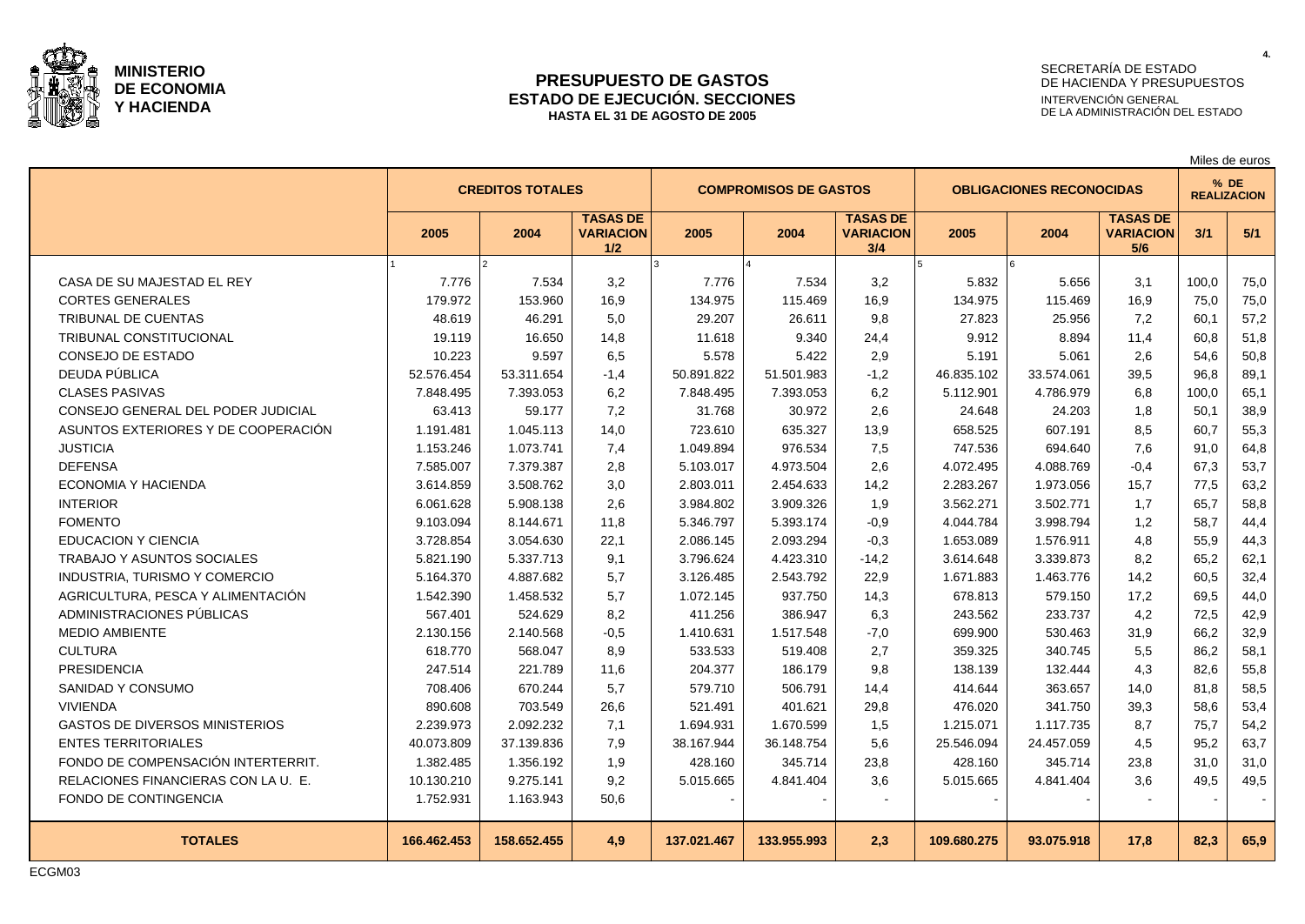

#### **PRESUPUESTO DE GASTOS ESTADO DE EJECUCION. SECCIONES HASTA EL 31 DE AGOSTO DE 2005**

## SECRETARÍA DE ESTADO DE HACIENDA Y PRESUPUESTOS INTERVENCIÓN GENERAL DE LA ADMINISTRACIÓN DEL ESTADO

Miles de euros

|                                       | <b>REMANENTES DE CREDITO</b> |            |                                            |             | <b>PAGOS REALIZADOS</b> |                                             |         | <b>OBLIGACIONES PENDIENTES DE PAGO</b> |                                              |      | $%$ DE<br><b>REALIZACIÓN</b> |
|---------------------------------------|------------------------------|------------|--------------------------------------------|-------------|-------------------------|---------------------------------------------|---------|----------------------------------------|----------------------------------------------|------|------------------------------|
|                                       | 2005                         | 2004       | <b>TASAS DE</b><br><b>VARIACIÓN</b><br>7/8 | 2005        | 2004                    | <b>TASAS DE</b><br><b>VARIACION</b><br>9/10 | 2005    | 2004                                   | <b>TASAS DE</b><br><b>VARIACION</b><br>11/12 | 9/1  | 9/5                          |
|                                       |                              |            |                                            |             | 10 <sup>10</sup>        |                                             | 11      | 12                                     |                                              |      |                              |
| CASA DE SU MAJESTAD EL REY            | 1.944                        | 1.878      | 3,5                                        | 5.832       | 5.656                   | 3,1                                         |         |                                        |                                              | 75,0 | 100,0                        |
| <b>CORTES GENERALES</b>               | 44.997                       | 38.491     | 16,9                                       | 134.975     | 115.294                 | 17,1                                        |         | 175                                    |                                              | 75,0 | 100,0                        |
| <b>TRIBUNAL DE CUENTAS</b>            | 20.796                       | 20.335     | 2,3                                        | 27.422      | 25.956                  | 5,6                                         | 401     |                                        |                                              | 56,4 | 98,6                         |
| TRIBUNAL CONSTITUCIONAL               | 9.207                        | 7.756      | 18,7                                       | 9.912       | 8.894                   | 11,4                                        |         |                                        |                                              | 51.8 | 100,0                        |
| CONSEJO DE ESTADO                     | 5.032                        | 4.536      | 10,9                                       | 5.191       | 5.045                   | 2,9                                         |         | 16                                     |                                              | 50,8 | 100,0                        |
| DEUDA PÚBLICA                         | 5.741.352                    | 19.737.593 | $-70,9$                                    | 46.745.775  | 33.558.210              | 39,3                                        | 89.327  | 15.851                                 |                                              | 88,9 | 99,8                         |
| <b>CLASES PASIVAS</b>                 | 2.735.594                    | 2.606.074  | 5,0                                        | 5.112.853   | 4.786.977               | 6,8                                         | 48      | 2                                      |                                              | 65,1 | 100,0                        |
| CONSEJO GENERAL DEL PODER JUDICIAL    | 38.765                       | 34.974     | 10,8                                       | 24.644      | 24.188                  | 1,9                                         |         | 15                                     | $-73,3$                                      | 38.9 | 100,0                        |
| ASUNTOS EXTERIORES Y DE COOPERACIÓN   | 532.956                      | 437.922    | 21,7                                       | 656.911     | 602.409                 | 9,0                                         | 1.614   | 4.782                                  | $-66,2$                                      | 55,1 | 99,8                         |
| <b>JUSTICIA</b>                       | 405.710                      | 379.101    | 7,0                                        | 743.047     | 620.552                 | 19,7                                        | 4.489   | 74.088                                 | $-93,9$                                      | 64.4 | 99,4                         |
| <b>DEFENSA</b>                        | 3.512.512                    | 3.290.618  | 6,7                                        | 4.038.270   | 3.712.743               | 8,8                                         | 34.225  | 376.026                                | $-90,9$                                      | 53.2 | 99,2                         |
| ECONOMIA Y HACIENDA                   | 1.331.592                    | 1.535.706  | $-13,3$                                    | 2.046.819   | 1.884.616               | 8,6                                         | 236.448 | 88.440                                 | 167,4                                        | 56,6 | 89,6                         |
| <b>INTERIOR</b>                       | 2.499.357                    | 2.405.367  | 3,9                                        | 3.541.968   | 3.457.259               | 2,5                                         | 20.303  | 45.512                                 | $-55,4$                                      | 58,4 | 99,4                         |
| <b>FOMENTO</b>                        | 5.058.310                    | 4.145.877  | 22,0                                       | 4.036.758   | 3.957.714               | 2,0                                         | 8.026   | 41.080                                 | $-80,5$                                      | 44,3 | 99,8                         |
| <b>EDUCACION Y CIENCIA</b>            | 2.075.765                    | 1.477.719  | 40,5                                       | 1.587.962   | 1.520.858               | 4,4                                         | 65.127  | 56.053                                 | 16,2                                         | 42,6 | 96,1                         |
| TRABAJO Y ASUNTOS SOCIALES            | 2.206.542                    | 1.997.840  | 10,4                                       | 3.580.004   | 3.235.692               | 10,6                                        | 34.644  | 104.181                                | $-66,7$                                      | 61,5 | 99,0                         |
| INDUSTRIA, TURISMO Y COMERCIO         | 3.492.487                    | 3.423.906  | 2,0                                        | 1.665.936   | 1.433.218               | 16,2                                        | 5.947   | 30.558                                 | $-80,5$                                      | 32,3 | 99,6                         |
| AGRICULTURA, PESCA Y ALIMENTACIÓN     | 863.577                      | 879.382    | $-1,8$                                     | 612.888     | 534.412                 | 14,7                                        | 65.925  | 44.738                                 | 47,4                                         | 39.7 | 90,3                         |
| ADMINISTRACIONES PÚBLICAS             | 323.839                      | 290.892    | 11,3                                       | 231.870     | 223.717                 | 3,6                                         | 11.692  | 10.020                                 | 16,7                                         | 40,9 | 95,2                         |
| <b>MEDIO AMBIENTE</b>                 | 1.430.256                    | 1.610.105  | $-11,2$                                    | 688.766     | 521.231                 | 32,1                                        | 11.134  | 9.232                                  | 20,6                                         | 32,3 | 98,4                         |
| <b>CULTURA</b>                        | 259.445                      | 227.302    | 14,1                                       | 355.373     | 338.816                 | 4,9                                         | 3.952   | 1.929                                  | 104,9                                        | 57,4 | 98,9                         |
| <b>PRESIDENCIA</b>                    | 109.375                      | 89.345     | 22,4                                       | 137.863     | 132.443                 | 4,1                                         | 276     |                                        |                                              | 55,7 | 99,8                         |
| SANIDAD Y CONSUMO                     | 293.762                      | 306.587    | $-4,2$                                     | 378.526     | 333.576                 | 13,5                                        | 36.118  | 30.081                                 | 20,1                                         | 53,4 | 91,3                         |
| <b>VIVIENDA</b>                       | 414.588                      | 361.799    | 14,6                                       | 432.290     | 262.539                 | 64,7                                        | 43.730  | 79.211                                 | $-44,8$                                      | 48,5 | 90,8                         |
| <b>GASTOS DE DIVERSOS MINISTERIOS</b> | 1.024.902                    | 974.497    | 5,2                                        | 1.215.006   | 1.117.707               | 8,7                                         | 65      | 28                                     | 132,1                                        | 54,2 | 100,0                        |
| <b>ENTES TERRITORIALES</b>            | 14.527.715                   | 12.682.777 | 14,5                                       | 25.546.094  | 24.457.059              | 4,5                                         |         |                                        |                                              | 63,7 | 100,0                        |
| FONDO DE COMPENSACIÓN INTERTERRIT.    | 954.325                      | 1.010.478  | $-5,6$                                     | 428.160     | 345.714                 | 23,8                                        |         |                                        |                                              | 31,0 | 100,0                        |
| RELACIONES FINANCIERAS CON LA U. E.   | 5.114.545                    | 4.433.737  | 15,4                                       | 5.015.665   | 4.841.404               | 3,6                                         |         |                                        |                                              | 49,5 | 100,0                        |
| FONDO DE CONTINGENCIA                 | 1.752.931                    | 1.163.943  | 50,6                                       |             |                         |                                             |         |                                        |                                              |      |                              |
| <b>TOTALES</b>                        | 56.782.178                   | 65.576.537 | $-13,4$                                    | 109.006.780 | 92.063.899              | 18,4                                        | 673.495 | 1.012.019                              | $-33.5$                                      | 65,5 | 99,4                         |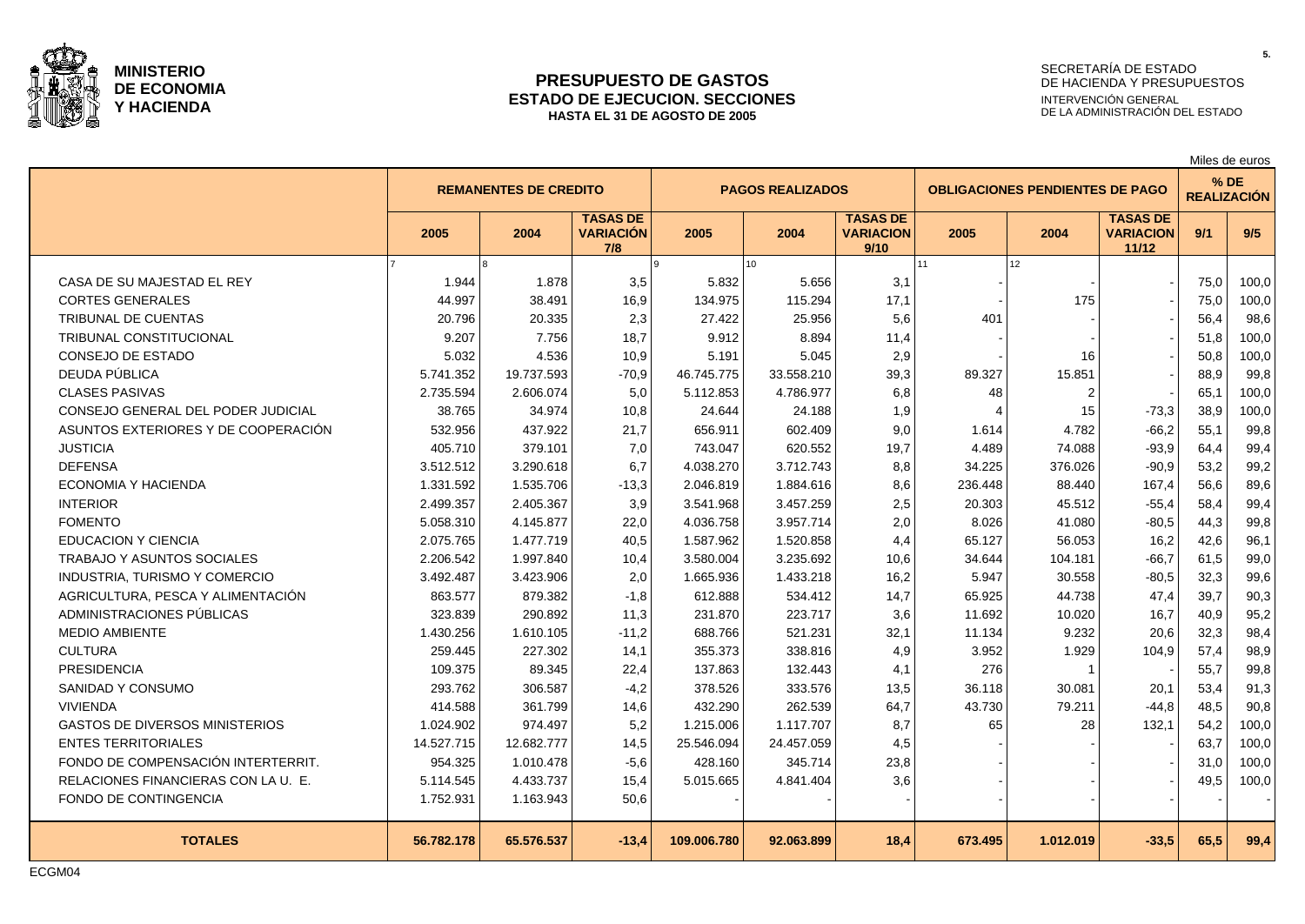

#### **PRESUPUESTO DE GASTOS ESTADO DE EJECUCIÓN. CAPÍTULOS HASTA EL 31 DE AGOSTO DE 2005**

## SECRETARÍA DE ESTADO DE HACIENDA Y PRESUPUESTOS INTERVENCIÓN GENERAL DE LA ADMINISTRACIÓN DEL ESTADO

Miles de euros

|                                            |                                   |                    | 2005                                 |                                   |                                   |             | 2004                                |                                   | % DE REALIZACIÓN |                           |     |                   | <b>TASAS DE</b><br><b>VARIACIÓN</b> |               |           |
|--------------------------------------------|-----------------------------------|--------------------|--------------------------------------|-----------------------------------|-----------------------------------|-------------|-------------------------------------|-----------------------------------|------------------|---------------------------|-----|-------------------|-------------------------------------|---------------|-----------|
|                                            | <b>CREDITOS</b><br><b>TOTALES</b> | <b>COMPROMISOS</b> | <b>OBLIGAC.</b><br><b>RECONOCID.</b> | <b>PAGOS</b><br><b>REALIZADOS</b> | <b>CREDITOS</b><br><b>TOTALES</b> | COMPROMISOS | <b>OBLIGAC.</b><br><b>RECONOCID</b> | <b>PAGOS</b><br><b>REALIZADOS</b> | 3/1              | 4/3                       | 7/5 | 8/7               | 1/5                                 | 3/7           | 4/8       |
|                                            |                                   | っ                  |                                      |                                   |                                   |             |                                     |                                   |                  |                           |     |                   |                                     |               |           |
| 1. GASTOS DE PERSONAL                      | 20.464.751                        | 16.435.047         | 13.226.054                           | 13.225.663                        | 19.434.693                        | 15.728.143  | 12.481.773                          | 12.417.005                        |                  | 64,6 100,0 64,2 99,5      |     |                   | 5,3                                 | 6,0           | 6,5       |
| 2. GASTOS CORRIENTES EN BIENES Y SERVICIOS | 3.286.133                         | 2.339.704          | 1.539.550                            | 1.511.199                         | 3.208.187                         | 2.271.239   | 1.630.492                           | 1.576.121                         |                  | 46,8 98,2 50,8 96,7       |     |                   | 2,4                                 | $-5,6$        | $-4,1$    |
| 3. GASTOS FINANCIEROS                      | 19.595.896                        | 17.782.503         | 14.485.473                           | 14.463.384                        | 19.120.826                        | 17.277.288  | 13.468.839                          | 13.461.953                        |                  | 73,9 99,8 70,4 99,9       |     |                   | 2,5                                 | 7,5           | 7,4       |
| 4. TRANSFERENCIAS CORRIENTES               | 63.629.764                        | 53.057.344         | 39.030.008                           | 38.788.127                        | 59.370.653                        | 51.337.488  | 37.359.957                          | 37.030.995                        |                  | 61,3 99,4 62,9 99,1       |     |                   | 7,2                                 | 4,5           | 4,7       |
| <b>TOTAL OPERACIONES CORRIENTES</b>        | 106.976.544                       | 89.614.598         | 68.281.085                           | 67.988.373                        | 101.134.359                       | 86.614.158  | 64.941.061                          | 64.486.074                        |                  | 63,8 99,6 64,2 99,3       |     |                   | 5,8                                 | 5,1           | 5,4       |
| 5. FONDO DE CONTINGENCIA                   | 1.752.931                         |                    |                                      | $\sim$                            | 1.163.943                         |             |                                     |                                   |                  |                           |     |                   | 50,6                                |               |           |
| <b>TOTAL FONDO DE CONTINGENCIA</b>         | 1.752.931                         |                    |                                      |                                   | 1.163.943                         |             |                                     | $\sim$                            |                  |                           |     |                   | 50,6                                |               |           |
| <b>6. INVERSIONES REALES</b>               | 9.094.952                         | 6.291.803          | 3.287.139                            | 3.243.075                         | 7.882.938                         | 5.960.506   | 2.940.474                           | 2.563.545                         | 36.1             | 98.7   37.3   87.2   15.4 |     |                   |                                     |               | 11,8 26,5 |
| 7. TRANSFERENCIAS DE CAPITAL               | 7.488.347                         | 4.734.363          | 3.311.745                            | 3.182.321                         | 7.613.212                         | 4.865.227   | 3.498.556                           | 3.327.772                         |                  | 44,2 96,1 46,0 95,1       |     |                   | $-1,6$                              | $-5,3$        | $-4,4$    |
| <b>TOTAL OPERACIONES DE CAPITAL</b>        | 16.583.299                        | 11.026.166         | 6.598.884                            | 6.425.396                         | 15.496.150                        | 10.825.733  | 6.439.030                           | 5.891.317                         |                  | 39,8 97,4 41,6 91,5       |     |                   | 7,0                                 | 2,5           | 9,1       |
| <b>TOTAL OPERACIONES NO FINANCIERAS</b>    | 125.312.774                       | 100.640.764        | 74.879.969                           | 74.413.769                        | 117.794.452                       | 97.439.891  | 71.380.091                          | 70.377.391                        |                  | 59,8 99,4 60,6 98,6       |     |                   | 6.4                                 | 4,9           | 5.7       |
| 8. ACTIVOS FINANCIEROS                     | 7.836.133                         | 3.088.308          | 2.267.629                            | 2.127.588                         | 6.539.069                         | 2.221.933   | 1.521.231                           | 1.520.902                         |                  | 28,9 93,8 23,3 100,0      |     |                   | 19,8                                | 49,1          | 39.9      |
| 9. PASIVOS FINANCIEROS                     | 33.313.546                        | 33.292.395         | 32.532.677                           | 32.465.423                        | 34.318.934                        | 34.294.169  | 20.174.596                          | 20.165.606                        | 97,7             |                           |     | $99,8$ 58,8 100,0 | $-2,9$                              | $61,3$ 61,0   |           |
| <b>TOTAL OPERACIONES FINANCIERAS</b>       | 41.149.679                        | 36.380.703         | 34.800.306                           | 34.593.011                        | 40.858.003                        | 36.516.102  | 21.695.827                          | 21.686.508                        |                  | 84,6 99,4 53,1 100,0      |     |                   | 0,7                                 | $60,4$ 59,5   |           |
| <b>TOTALES</b>                             | 166.462.453                       | 137.021.467        | 109.680.275                          | 109.006.780                       | 158.652.455                       | 133.955.993 | 93.075.918                          | 92.063.899                        |                  | $65,9$ 99,4 58,7          |     | 98.9              | 4.9                                 | $17,8$   18,4 |           |

ECGS006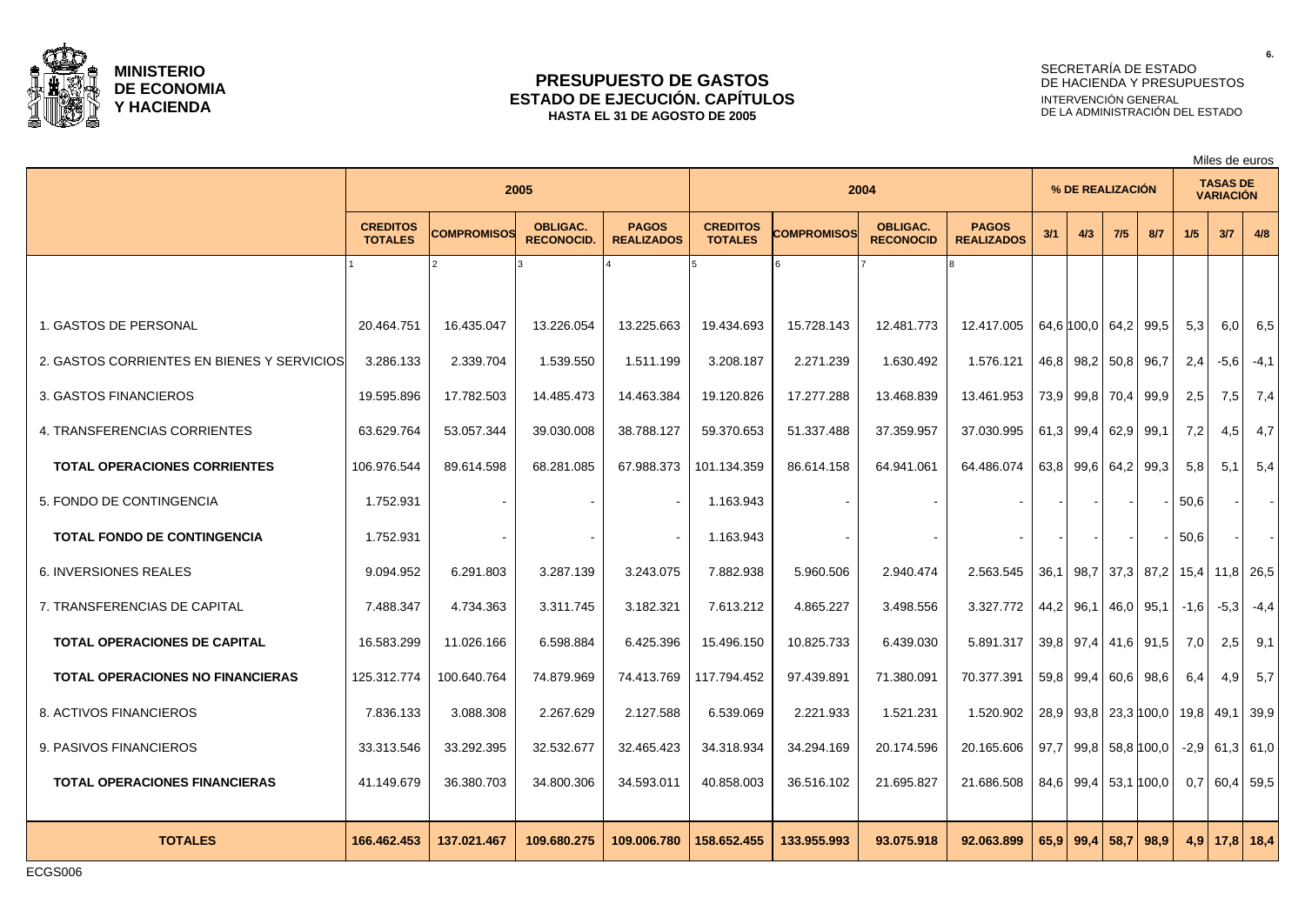

### **PRESUPUESTO DE GASTOS EJECUCIÓN CAPÍTULO 6: INVERSIONES REALES. SECCIONES HASTA EL 31 DE AGOSTO DE 2005**

# SECRETARÍA DE ESTADO DE HACIENDA Y PRESUPUESTOS INTERVENCIÓN GENERAL DE LA ADMINISTRACIÓN DEL ESTADO

Miles de euros

|                                       | 2005                              |                    |                                           |                                   |                                   |                    | 2004                                      |                                   | % DE REALIZACION |          |             |      |          | <b>TASAS DE</b><br><b>VARIACIÓN</b> |         |         |         |
|---------------------------------------|-----------------------------------|--------------------|-------------------------------------------|-----------------------------------|-----------------------------------|--------------------|-------------------------------------------|-----------------------------------|------------------|----------|-------------|------|----------|-------------------------------------|---------|---------|---------|
|                                       | <b>CREDITOS</b><br><b>TOTALES</b> | <b>COMPROMISOS</b> | <b>OBLIGACIONES</b><br><b>RECONOCIDAS</b> | <b>PAGOS</b><br><b>REALIZADOS</b> | <b>CREDITOS</b><br><b>TOTALES</b> | <b>COMPROMISOS</b> | <b>OBLIGACIONES</b><br><b>RECONOCIDAS</b> | <b>PAGOS</b><br><b>REALIZADOS</b> | %<br>2/1         | %<br>3/1 | $\%$<br>4/3 | 6/5  | %<br>7/5 | %<br>8/7                            | 1/5     | 3/7     | 4/8     |
|                                       |                                   |                    |                                           |                                   |                                   |                    |                                           |                                   |                  |          |             |      |          |                                     |         |         |         |
| CASA DE SU MAJESTAD EL REY            |                                   |                    |                                           |                                   |                                   |                    |                                           |                                   |                  |          |             |      |          |                                     |         |         |         |
| <b>CORTES GENERALES</b>               | 7.927                             | 5.945              | 5.945                                     | 5.945                             |                                   |                    |                                           |                                   | 75,0             | 75,0     | 100,0       |      |          |                                     |         |         |         |
| <b>TRIBUNAL DE CUENTAS</b>            | 1.724                             | 1.020              | 387                                       | 320                               | 1.606                             | 295                | 264                                       | 264                               | 59,2             | 22,4     | 82,7        | 18,4 | 16,4     | 100,0                               | 7,3     | 46.6    | 21,2    |
| <b>TRIBUNAL CONSTITUCIONAL</b>        | 1.173                             | 858                | 173                                       | 173                               | 719                               | 296                | 293                                       | 293                               | 73,1             | 14,7     | 100,0       | 41,2 | 40,8     | 100,0                               | 63,1    | $-41.0$ | $-41.0$ |
| CONSEJO DE ESTADO                     | 360                               | 220                | 88                                        | 88                                | 331                               | 233                | 115                                       | 115                               | 61.1             | 24,4     | 100,0       | 70,4 |          | $34.7$   100.0                      | 8,8     | $-23.5$ | $-23.5$ |
| DEUDA PÚBLICA                         |                                   |                    |                                           |                                   |                                   |                    |                                           |                                   |                  |          |             |      |          |                                     |         |         |         |
| <b>CLASES PASIVAS</b>                 |                                   |                    |                                           |                                   |                                   |                    |                                           |                                   |                  |          |             |      |          |                                     |         |         |         |
| CONSEJO GENERAL DEL PODER JUDICIAL    | 5.750                             | 1.438              | 443                                       | 443                               | 4.635                             | 2.629              | 699                                       | 699                               | 25,0             | 7,7      | 100,0       | 56,7 | 15,1     | 100,0                               | 24,1    | -36,6   | $-36,6$ |
| ASUNTOS EXTERIORES Y DE COOPERACIÓN   | 41.106                            | 24.052             | 18.648                                    | 18.466                            | 58.342                            | 25.766             | 21.907                                    | 21.649                            | 58,5             | 45,4     | 99,0        | 44,2 | 37,5     | 98,8                                | $-29,5$ | $-14,9$ | $-14,7$ |
| <b>JUSTICIA</b>                       | 75.512                            | 53.781             | 25.213                                    | 25.035                            | 73.528                            | 55.080             | 24.117                                    | 23.721                            | 71,2             | 33,4     | 99,3        | 74,9 | 32,8     | 98,4                                | 2,7     | 4,5     | 5,5     |
| <b>DEFENSA</b>                        | 2.068.684                         | 1.501.390          | 783.814                                   | 762.813                           | 2.068.026                         | 1.527.213          | 889.009                                   | 540.106                           | 72,6             | 37,9     | 97,3        | 73,8 | 43,0     | 60,8                                |         | $-11,8$ | 41,2    |
| ECONOMIA Y HACIENDA                   | 67.777                            | 44.993             | 16.737                                    | 16.528                            | 65.407                            | 48.459             | 17.446                                    | 16.938                            | 66,4             | 24,7     | 98,8        | 74,1 | 26,7     | 97.1                                | 3,6     | $-4.1$  | $-2,4$  |
| <b>INTERIOR</b>                       | 301.733                           | 212.094            | 83.537                                    | 79.985                            | 259.595                           | 192.284            | 53.013                                    | 47.468                            | 70,3             | 27,7     | 95,7        | 74,1 | 20,4     | 89.5                                | 16,2    | 57.6    | 68.5    |
| <b>FOMENTO</b>                        | 4.477.029                         | 3.035.280          | 1.812.433                                 | 1.807.915                         | 3.418.872                         | 2.773.820          | 1.488.273                                 | 1.477.860                         | 67,8             | 40,5     | 99,8        | 81,1 | 43,5     | 99,3                                | 31,0    | 21,8    | 22,3    |
| EDUCACION Y CIENCIA                   | 39.138                            | 26.418             | 11.250                                    | 11.126                            | 24.806                            | 20.681             | 4.033                                     | 3.995                             | 67,5             | 28,7     | 98,9        | 83,4 | 16,3     | 99,1                                | 57,8    | 178,9   | 178,5   |
| TRABAJO Y ASUNTOS SOCIALES            | 17.576                            | 9.340              | 4.446                                     | 4.431                             | 14.318                            | 9.060              | 3.869                                     | 3.869                             | 53,1             | 25,3     | 99,7        | 63,3 | 27,0     | 100,0                               | 22,8    | 14,9    | 14,5    |
| INDUSTRIA, TURISMO Y COMERCIO         | 68.965                            | 40.683             | 11.739                                    | 11.574                            | 65.653                            | 35.415             | 16.103                                    | 15.383                            | 59,0             | 17,0     | 98,6        | 53,9 | 24,5     | 95,5                                | 5,0     | $-27,1$ | $-24,8$ |
| AGRICULTURA. PESCA Y ALIMENTACIÓN     | 246.298                           | 189.122            | 44.427                                    | 43.784                            | 232.706                           | 152.560            | 41.012                                    | 40.935                            | 76,8             | 18,0     | 98,6        | 65,6 | 17,6     | 99.8                                | 5,8     | 8,3     | 7,0     |
| ADMINISTRACIONES PÚBLICAS             | 32.711                            | 17.758             | 5.438                                     | 4.629                             | 31.284                            | 18.909             | 8.085                                     | 7.349                             | 54,3             | 16,6     | 85,1        | 60,4 | 25,8     | 90,9                                | 4,6     | $-32,7$ | $-37,0$ |
| <b>MEDIO AMBIENTE</b>                 | 1.264.873                         | 1.001.076          | 408.540                                   | 398.027                           | 1.265.845                         | 960.403            | 319.203                                   | 311.498                           | 79,1             | 32,3     | 97,4        | 75,9 | 25,2     | 97,6                                | $-0,1$  | 28,0    | 27,8    |
| <b>CULTURA</b>                        | 51.906                            | 28.681             | 13.053                                    | 12.348                            | 44.820                            | 32.747             | 11.389                                    | 10.497                            | 55,3             | 25,1     | 94,6        | 73,1 | 25,4     | 92,2                                | 15,8    | 14,6    | 17,6    |
| <b>PRESIDENCIA</b>                    | 10.596                            | 5.178              | 2.131                                     | 2.020                             | 7.445                             | 2.646              | 1.503                                     | 1.503                             | 48,9             | 20,1     | 94,8        | 35,5 | 20,2     | 100,0                               | 42,3    | 41,8    | 34,4    |
| SANIDAD Y CONSUMO                     | 11.809                            | 8.333              | 4.268                                     | 4.233                             | 11.949                            | 9.280              | 3.393                                     | 3.364                             | 70,6             | 36,1     | 99,2        | 77,7 | 28,4     | 99,1                                | $-1,2$  | 25,8    | 25,8    |
| <b>VIVIENDA</b>                       | 58.801                            | 42.224             | 18.369                                    | 17.137                            | 54.628                            | 40.432             | 15.696                                    | 14.999                            | 71,8             | 31,2     | 93,3        | 74,0 | 28,7     | 95,6                                | 7,6     | 17,0    | 14,3    |
| <b>GASTOS DE DIVERSOS MINISTERIOS</b> | 243.504                           | 41.919             | 16.060                                    | 16.055                            | 178.423                           | 52.298             | 21.052                                    | 21.040                            | 17,2             | 6,6      | 100,0       | 29,3 | 11,8     | 99,9                                | 36,5    | $-23,7$ | $-23,7$ |
| <b>ENTES TERRITORIALES</b>            |                                   |                    |                                           |                                   |                                   |                    |                                           |                                   |                  |          |             |      |          |                                     |         |         |         |
| FONDO DE COMPENSACIÓN INTERTERRIT.    |                                   |                    |                                           |                                   |                                   |                    |                                           |                                   |                  |          |             |      |          |                                     |         |         |         |
| RELACIONES FINANCIERAS CON LA U. E.   |                                   |                    |                                           |                                   |                                   |                    |                                           |                                   |                  |          |             |      |          |                                     |         |         |         |
| FONDO DE CONTINGENCIA                 | $\overline{\phantom{a}}$          |                    | $\sim$                                    |                                   |                                   |                    | $\overline{\phantom{a}}$                  |                                   |                  |          |             |      |          |                                     |         |         |         |
| <b>TOTALES</b>                        | 9.094.952                         | 6.291.803          | 3.287.139                                 | 3.243.075                         | 7.882.938                         | 5.960.506          | 2.940.474                                 | 2.563.545                         | 69,2             | 36,1     | 98,7        | 75,6 | 37,3     | 87.2                                | 15,4    | 11,8    | 26,5    |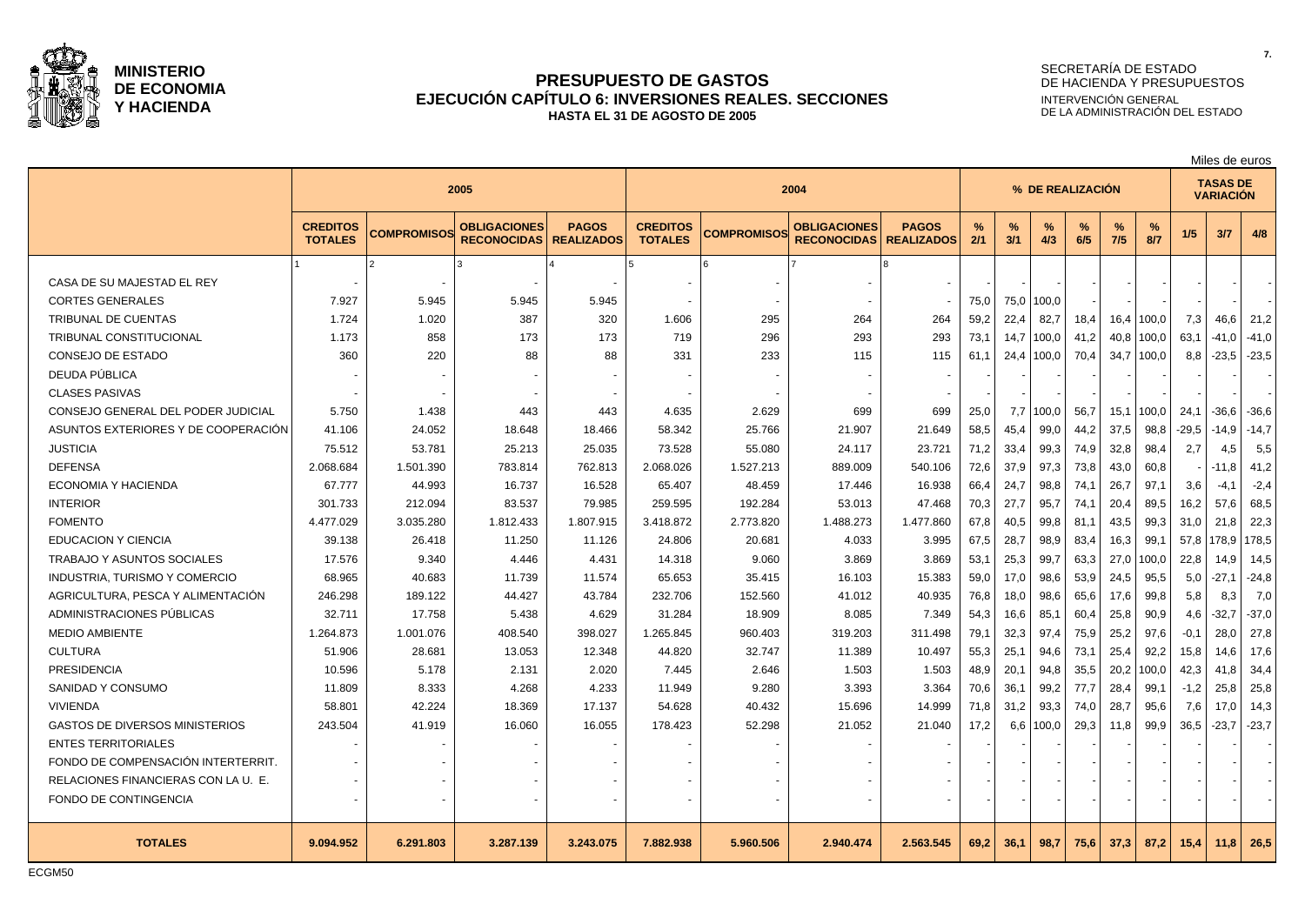

#### **PRESUPUESTO DE GASTOS GASTOS DE CARÁCTER PLURIANUAL. SECCIONES HASTA EL 31 DE AGOSTO DE 2005**

# SECRETARÍA DE ESTADO DE HACIENDA Y PRESUPUESTOS INTERVENCIÓN GENERAL DE LA ADMINISTRACIÓN DEL ESTADO

Miles de euros

|                                       | <b>RETENCIONES</b>       | <b>AUTORIZACIONES</b> | <b>COMPROMISOS</b> |
|---------------------------------------|--------------------------|-----------------------|--------------------|
| CASA DE SU MAJESTAD EL REY            |                          |                       | ا ?                |
| <b>CORTES GENERALES</b>               |                          |                       |                    |
| TRIBUNAL DE CUENTAS                   | 154                      | 154                   | 154                |
| TRIBUNAL CONSTITUCIONAL               |                          |                       |                    |
| CONSEJO DE ESTADO                     | 388                      | 388                   | 388                |
| DEUDA PÚBLICA                         | 345.274.180              | 345.264.168           | 345.264.168        |
| <b>CLASES PASIVAS</b>                 | $\overline{\phantom{a}}$ |                       |                    |
| CONSEJO GENERAL DEL PODER JUDICIAL    | 5.775                    | 1.255                 | 1.255              |
| ASUNTOS EXTERIORES Y DE COOPERACIÓN   | 27.147                   | 21.201                | 21.201             |
| <b>JUSTICIA</b>                       | 70.509                   | 54.647                | 53.573             |
| <b>DEFENSA</b>                        | 21.202.723               | 14.659.266            | 14.657.334         |
| ECONOMÍA Y HACIENDA                   | 844.359                  | 302.590               | 274.041            |
| <b>INTERIOR</b>                       | 523.785                  | 378.526               | 198.757            |
| <b>FOMENTO</b>                        | 9.684.916                | 4.380.335             | 4.376.210          |
| EDUCACIÓN Y CIENCIA                   | 2.061.680                | 325.859               | 325.033            |
| TRABAJO Y ASUNTOS SOCIALES            | 57.606                   | 48.742                | 20.902             |
| INDUSTRIA, TURISMO Y COMERCIO         | 4.869.485                | 3.698.856             | 3.573.398          |
| AGRICULTURA, PESCA Y ALIMENTACIÓN     | 331.063                  | 233.718               | 224.098            |
| ADMINISTRACIONES PÚBLICAS             | 79.440                   | 67.001                | 66.964             |
| <b>MEDIO AMBIENTE</b>                 | 1.789.011                | 1.023.753             | 965.512            |
| <b>CULTURA</b>                        | 25.911                   | 21.450                | 9.043              |
| <b>PRESIDENCIA</b>                    | 10.638                   | 1.298                 | 1.298              |
| SANIDAD Y CONSUMO                     | 7.254                    | 6.324                 | 3.267              |
| <b>VIVIENDA</b>                       | 5.022.501                | 4.501.295             | 39.693             |
| <b>GASTOS DE DIVERSOS MINISTERIOS</b> | 55.019                   | 17.722                | 210                |
| <b>ENTES TERRITORIALES</b>            |                          |                       |                    |
| FONDOS DE COMPENSACIÓN INTERTERRIT.   |                          |                       |                    |
| RELACIONES FINANCIERAS CON LA U. E.   |                          |                       |                    |
| FONDO DE CONTINGENCIA                 |                          |                       |                    |
|                                       | 391.943.544              | 375.008.548           | 370.076.499        |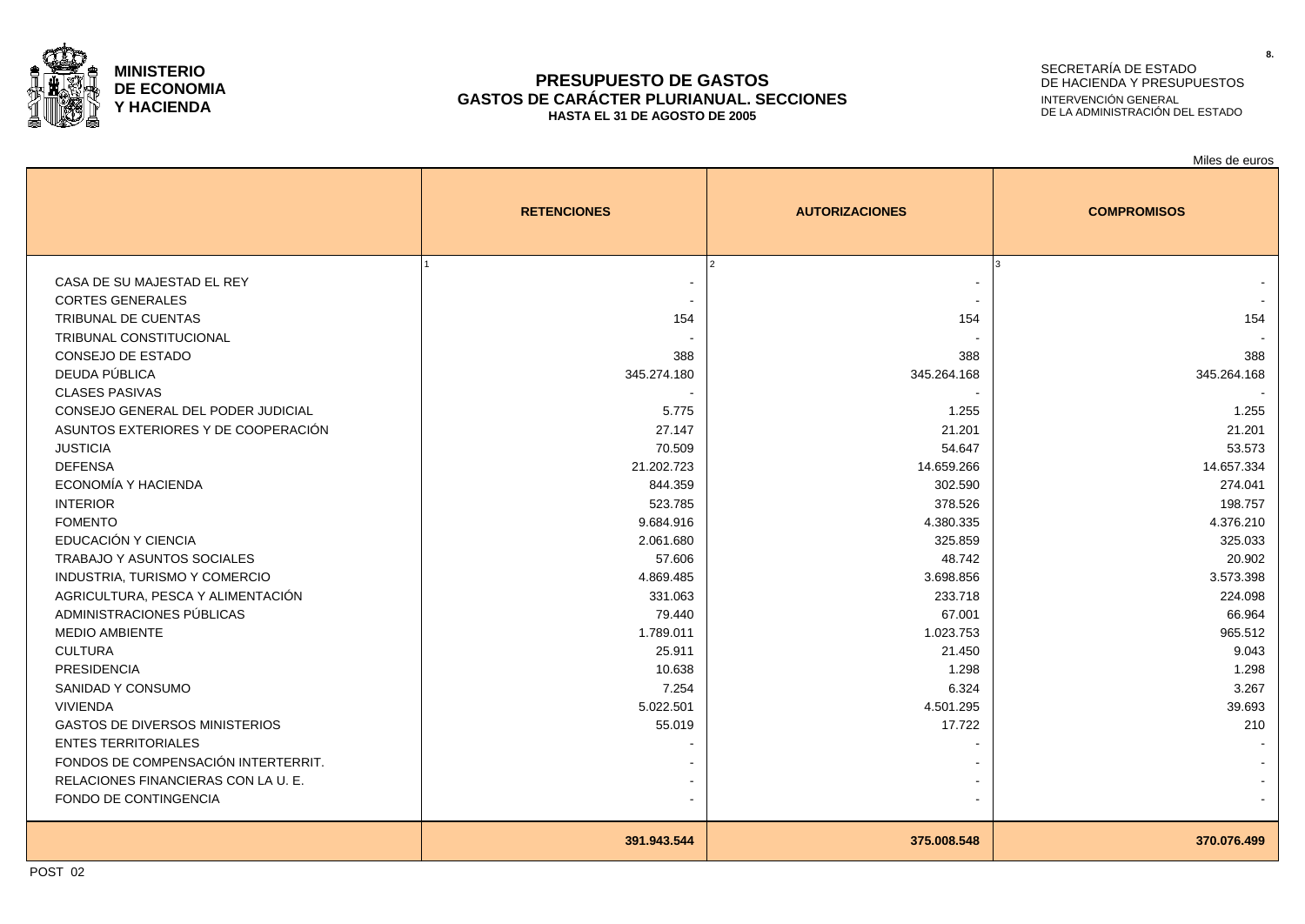

#### **PRESUPUESTO DE GASTOS GASTOS DE CARÁCTER PLURIANUAL. CAPITULOS HASTA EL 31 DE AGOSTO DE 2005**

## SECRETARÍA DE ESTADO DE HACIENDA Y PRESUPUESTOS INTERVENCIÓN GENERAL DE LA ADMINISTRACIÓN DEL ESTADO

|                                            |                    |                       | Miles de euros           |
|--------------------------------------------|--------------------|-----------------------|--------------------------|
|                                            | <b>RETENCIONES</b> | <b>AUTORIZACIONES</b> | <b>COMPROMISOS</b>       |
| 1. GASTOS DE PERSONAL                      | 20.117             | 9.113                 | 6.492                    |
| 2. GASTOS CORRIENTES EN BIENES Y SERVICIOS | 1.285.904          | 1.000.539             | 833.650                  |
| 3. GASTOS FINANCIEROS                      | 96.626.409         | 96.616.397            | 96.616.397               |
| 4. TRANSFERENCIAS CORRIENTES               | 412.174            | 35.095                | 25.495                   |
| <b>TOTAL OPERACIONES CORRIENTES</b>        | 98.344.604         | 97.661.144            | 97.482.034               |
| 5. FONDO DE CONTINGENCIA                   | $\sim$             |                       | $\overline{\phantom{a}}$ |
| TOTAL FONDO DE CONTINGENCIA                | $\blacksquare$     |                       |                          |
| <b>6. INVERSIONES REALES</b>               | 32.321.151         | 19.857.855            | 19.692.943               |
| 7. TRANSFERNCIAS DE CAPITAL                | 7.630.206          | 6.337.178             | 1.837.151                |
| TOTAL OPERACIONES DE CAPITAL               | 39.951.357         | 26.195.033            | 21.530.094               |
| <b>TOTAL OPERACIONES NO FINANCIERAS</b>    | 138.295.961        | 123.856.177           | 119.012.128              |
| 8. ACTIVOS FINANCIEROS                     | 4.999.789          | 2.504.577             | 2.416.577                |
| 9. PASIVOS FINANCIEROS                     | 248.647.794        | 248.647.794           | 248.647.794              |
| <b>TOTAL OPERACIONES FINANCIERAS</b>       | 253.647.583        | 251.152.371           | 251.064.371              |
|                                            |                    |                       |                          |
|                                            |                    |                       |                          |
|                                            | 391.943.544        | 375.008.548           | 370.076.499              |